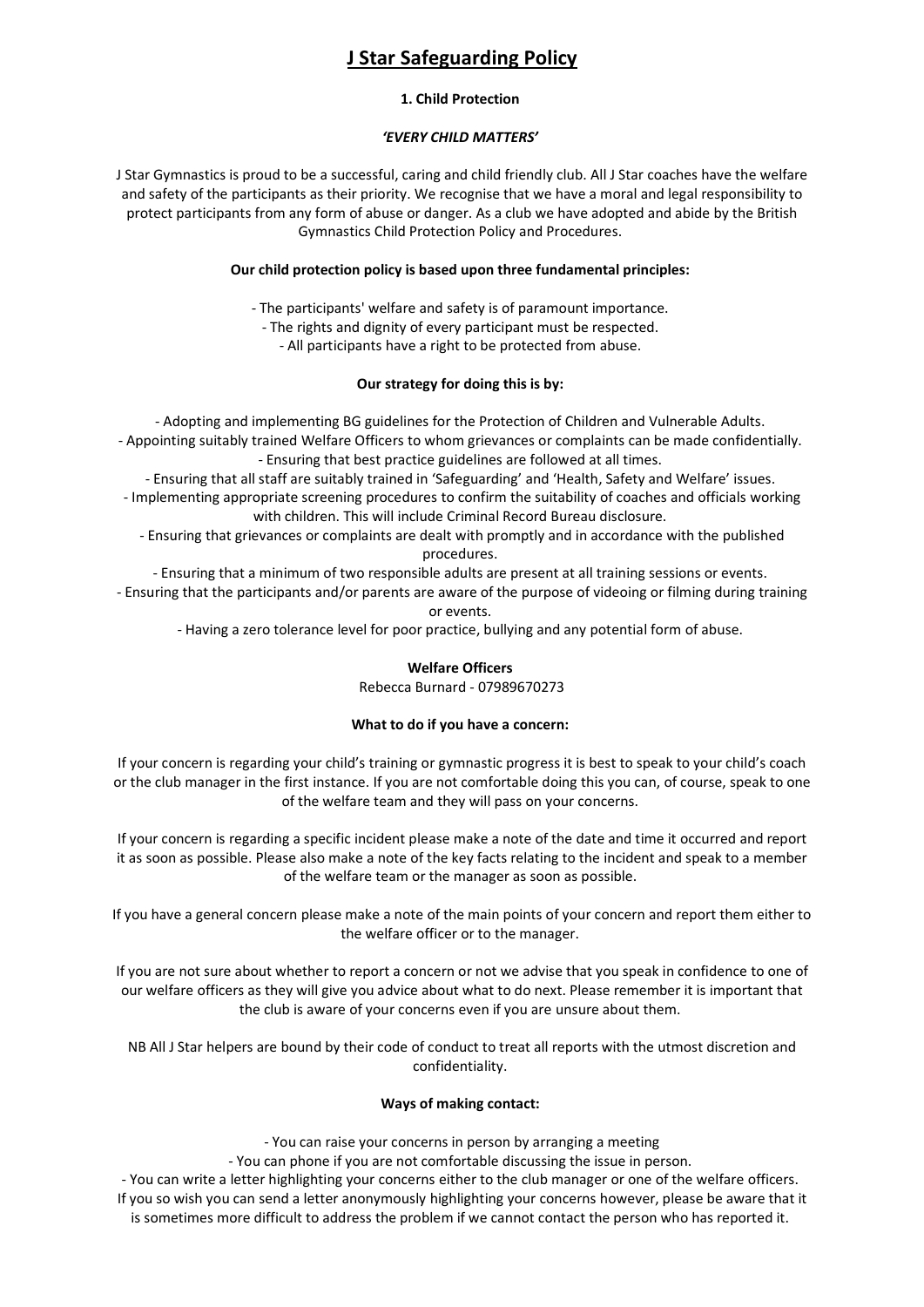Please remember that these guidelines are for children as well as parents. It doesn't matter who makes the report, or how old they are, everyone's concerns are equally important and will be taken seriously.

# **2. Coach's Agreement**

J Star Gymnastics is fully committed to safeguarding and promoting the well-being of all its members. The club believes it is important that members, coaches, administrators and parents associated with the club should, at all times, show respect and understanding for the safety and welfare of others.

All J Star Coaches have signed up to a detailed code of conduct as summarised below.

## **We agree to adhere to the following principles:**

1.The well being and safety of participants is paramount.

2. We are fully aware of our responsibilities with regards to the duty of care 'owed' to gymnasts and will follow child protection guidelines and recommended good practice at all times.

3. We will respect the rights, dignity and individuality of all J Stars members.

4. We will aim to improve the gymnast's self-confidence by giving positive feedback and constructive criticism. 5. We will aim to encourage gymnasts to gain independence and self-discipline.

6. We will agree aims with the gymnasts and give competition dates at least on an annual basis.

7. We will do our best to encourage gymnasts to value their performances and not just their results.

8. We will do our best to establish an appropriate working relationship with the gymnasts in our care based on mutual trust and respect.

9. We will ensure all activities are appropriate to the age, ability and experience of the gymnast and that all participants are suitably prepared physically and psychologically.

10. We will ensure that best practice coaching guidelines are adhered to at all times.

11. We will obtain prior written consent from the parent/guardian of gymnasts before transporting them anywhere (training/competitions/camps etc).

12. We will show respect to parents/carers and do our best to provide information and answer questions (outside of training times).

13. We will ensure that gymnasts are safely dispersed at the end of their session.

# **When attending competitions, events or squad training:**

1.We will participate within the rules and respect other coaches, judges, officials and their decisions. 2. We will not do anything that will bring the name of J Stars Club into disrepute.

# **3. Gymnast's Agreement**

J Stars Gymnastics is fully committed to safeguarding and promoting the well being of all its members. The club believes it is important that members, coaches, administrators and parents associated with the club should, at all times, show respect and understanding for the safety and welfare of others.

# **As a member of J Stars Gymnastics I agree to abide by the following club rules:**

1. I will be committed to my training programme and listen to my coaches and treat them with respect. 2. I will show respect for all other club members/officials.

3. I will keep to agreed timings for training and competitions or inform my coach if I am going to be late or absent.

4. I will wear suitable clothing for training and events as agreed with my coach. I will keep long hair tied back and remove all jewellery before the beginning of a session.

5. I will treat the facility and all of its equipment with respect.

6. I will inform my coach of any injuries or illness that I may have before the warm-up begins.

7. I will not eat or chew gum during a session.

8. I will not use inappropriate language.

9. I will remain with my coach(es) at the end of a session until I am collected by my parent or guardian.

# **When attending competitions, events or squad training:**

1. I will participate within the rules and respect other gymnasts, coaches, judges, officials and their decisions. 2. I will not do anything that will bring the name of J Stars Gym Club into disrepute.